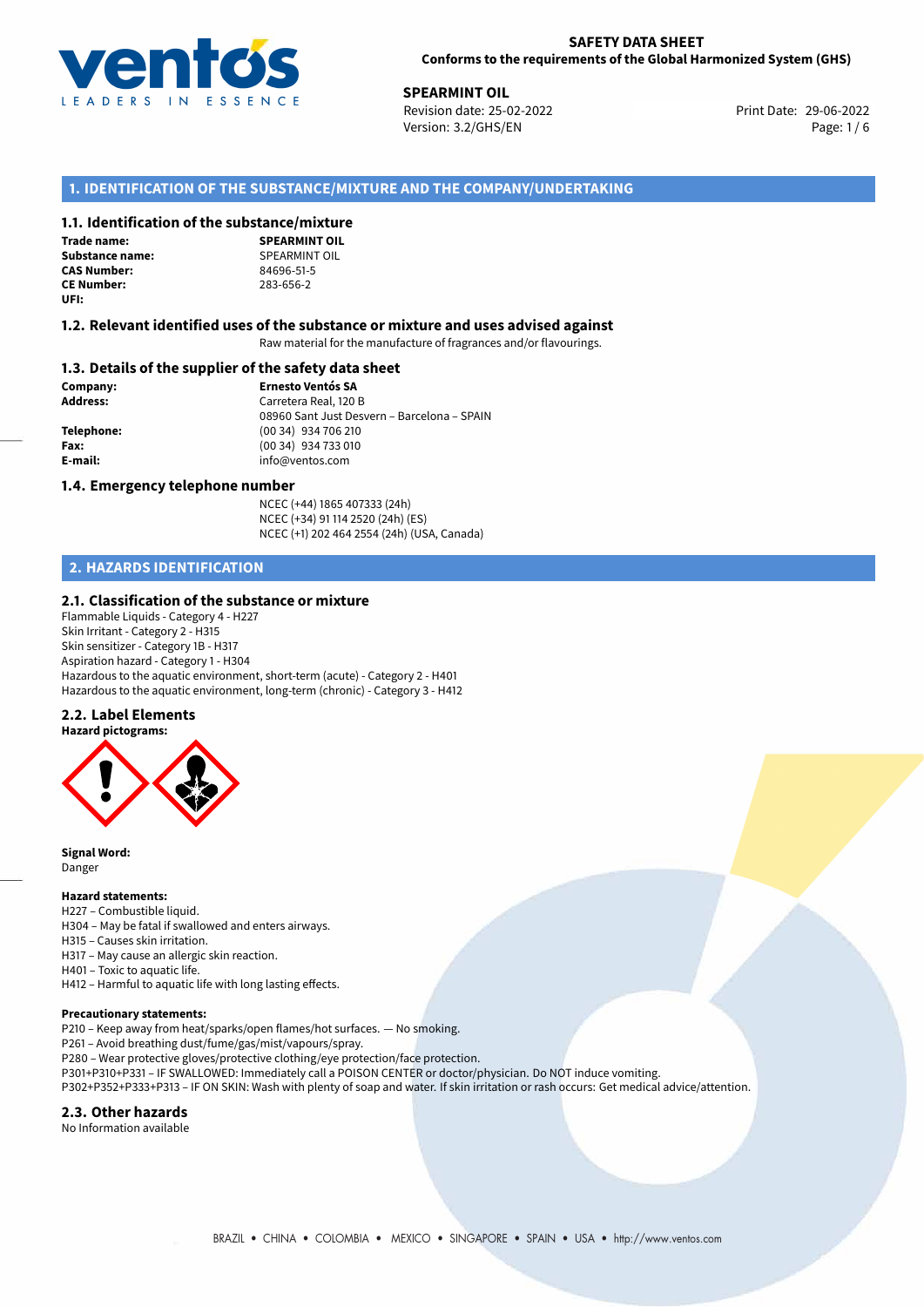

**29-06-2022 120-06-2022 12:33 Print Date: 29-06-2022**<br> **Revision date: 25-02-2022** 20:33 Print Date: 29-06-2022 Version: 3.2/GHS/EN Page: 2 / 6

# **3. COMPOSITION/INFORMATION ON INGREDIENTS**

### **3.1. Substances**

| Chemical name: | SPEARMINT OIL |
|----------------|---------------|
| CAS number:    | 84696-51-5    |
| EC number:     | 283-656-2     |

#### **Hazardous constituents:**

| <b>Chemical Name</b> | % (w/w)        | <b>CAS No</b><br><b>EC No</b> | <b>Classification according to GHS</b>                                                                                                                                                                                                                                                                                                                                    |
|----------------------|----------------|-------------------------------|---------------------------------------------------------------------------------------------------------------------------------------------------------------------------------------------------------------------------------------------------------------------------------------------------------------------------------------------------------------------------|
| L-CARVONE            | >50            | 6485-40-1<br>229-352-5        | Flammable Liquids - Category 4 - H227<br>Acute Toxicity - Category 5 (oral) - H303<br>Acute Toxicity - Category 5 (dermal) - H313<br>Skin sensitizer - Category 1B - H317<br>Hazardous to the aquatic environment, short-term (acute) - Category 2 - H401                                                                                                                 |
| <b>LIMONENE</b>      | $\geq$ 10; <25 | 138-86-3<br>205-341-0         | Flammable Liquids - Category 3 - H226<br>Skin Irritant - Category 2 - H315<br>Skin sensitizer - Category 1B - H317<br>Aspiration hazard - Category 1 - H304<br>Hazardous to the aquatic environment, short-term (acute) - Category 1 - H400<br>Hazardous to the aquatic environment, long-term (chronic) - Category 3 - H412                                              |
| <b>MYRCENE</b>       | $>1$ ; $<$ 10  | 123-35-3<br>204-622-5         | Flammable Liquids - Category 3 - H226<br>Skin Irritant - Category 2 - H315<br>Eye Irritant - Category 2A - H319<br>Aspiration hazard - Category 1 - H304<br>Hazardous to the aquatic environment, short-term (acute) - Category 1 - H400<br>Hazardous to the aquatic environment, long-term (chronic) - Category 2 - H411                                                 |
| <b>EUCALYPTOL</b>    | $>1$ ; $<$ 10  | 470-82-6<br>207-431-5         | Flammable Liquids - Category 3 - H226<br>Acute Toxicity - Category 5 (oral) - H303<br>Eye Irritant - Category 2B - H320<br>Skin sensitizer - Category 1B - H317<br>Hazardous to the aquatic environment, short-term (acute) - Category 3 - H402                                                                                                                           |
| <b>BETA-PINENE</b>   | $>0.1$ ; $<$ 1 | 127-91-3<br>204-872-5         | Flammable Liquids - Category 3 - H226<br>Skin Irritant - Category 2 - H315<br>Skin sensitizer - Category 1B - H317<br>Aspiration hazard - Category 1 - H304<br>Hazardous to the aquatic environment, short-term (acute) - Category 1 - H400<br>Hazardous to the aquatic environment, long-term (chronic) - Category 1 - H410                                              |
| ALPHA-PINENE         | $>0.1$ ; $<$ 1 | $80 - 56 - 8$<br>201-291-9    | Flammable Liquids - Category 3 - H226<br>Acute Toxicity - Category 4 (oral) - H302<br>Skin Irritant - Category 2 - H315<br>Skin sensitizer - Category 1B - H317<br>Aspiration hazard - Category 1 - H304<br>Hazardous to the aquatic environment, short-term (acute) - Category 1 - H400<br>Hazardous to the aquatic environment, long-term (chronic) - Category 1 - H410 |

[See the full text of the hazard statements in section 16.](#page-4-0)

### **3.2. Mixtures**

Not applicable.

# **4. FIRST-AID MEASURES**

# **4.1. Description of necessary first aid measures**

| Ingestion:    | Rinse mouth with water.                            |                                                                                                                       |  |
|---------------|----------------------------------------------------|-----------------------------------------------------------------------------------------------------------------------|--|
|               | Obtain medical advice.                             |                                                                                                                       |  |
|               | Keep at rest. Do not induce vomiting.              |                                                                                                                       |  |
| Eye contact:  |                                                    | In case of contact with eyes, rinse immediately with plenty of water for at least 15 minutes and seek medical advice. |  |
| Inhalation:   | Remove person to fresh air and keep at rest.       |                                                                                                                       |  |
|               | Seek immediate medical advice.                     |                                                                                                                       |  |
| Skin contact: | Take off immediately all contaminated clothing.    |                                                                                                                       |  |
|               | Thoroughly wash affected skin with soap and water. |                                                                                                                       |  |
|               | Seek medical attention if symptoms persist.        |                                                                                                                       |  |

**4.2. Most important symptoms and effects, both acute and delayed** No information available.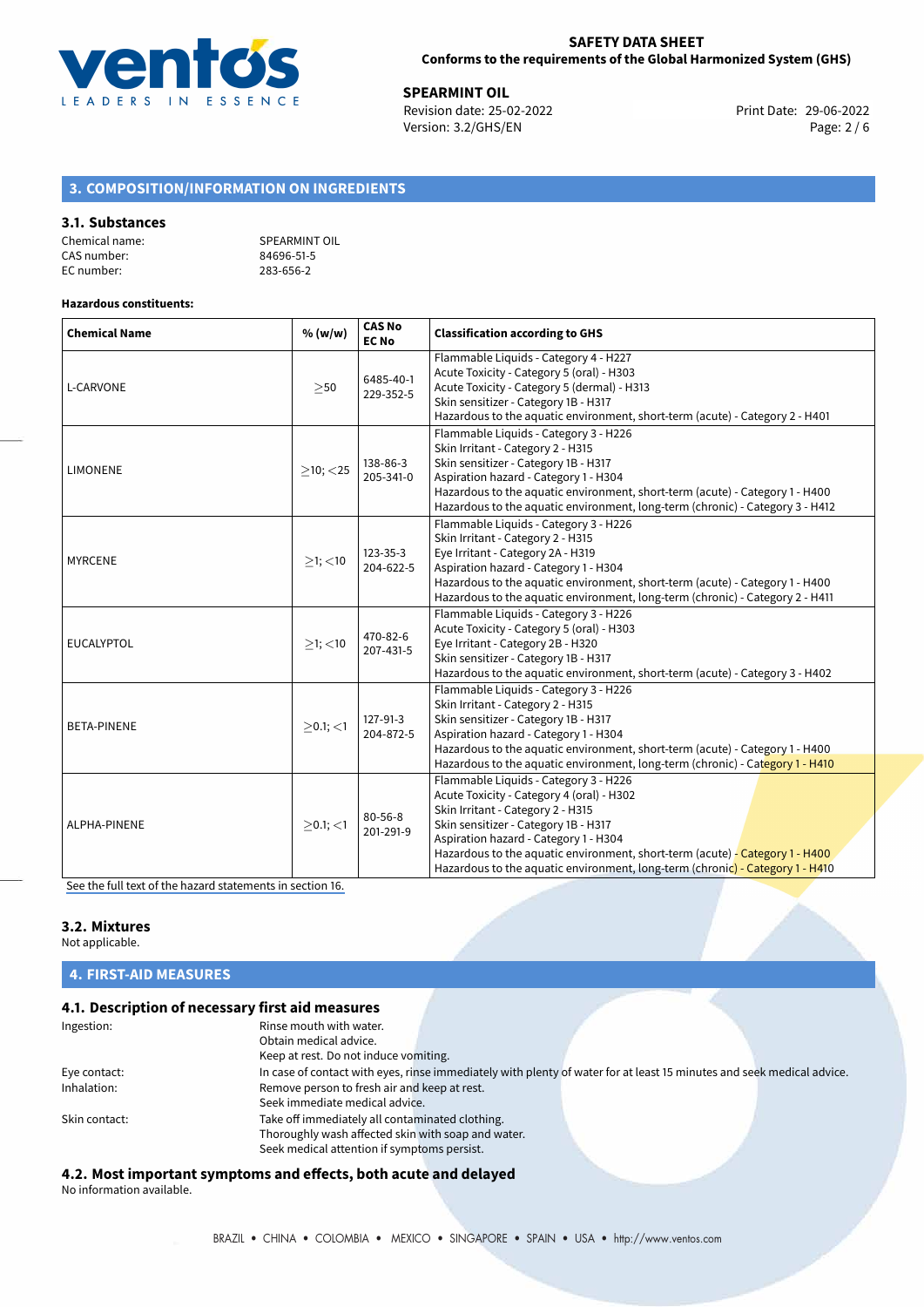

**29-06-2022**<br> **29-06-2022 SPEARING Print Date: 29-06-2022**<br> **Print Date: 29-06-2022** Revision date: 25-02-2022 Version: 3.2/GHS/EN Page: 3 / 6

# **4.3. Indication of any immediate medical attention and special treatment needed**

No information available.

# **5. FIRE-FIGHTING MEASURES**

## **5.1. Extinguishing Media**

Water spray, carbon dioxide, dry chemical powder or appropriate foam. For safety reasons do not use full water jet.

#### **5.2. Special hazards arising from the substance or mixture**

Known or Anticipated Hazardous Products of Combustion: Emits toxic fumes under fire conditions.

### **5.3. Advice for firefighters**

High temperatures can lead to high pressures inside closed containers. Avoid inhalation of vapors that are created. Use appropriate respiratory protection. Do not allow spillage of fire to be poured into drains or watercourses. Wear self-contained breathing apparatus and protective clothing.

# **6. ACCIDENTAL RELEASE MEASURES**

### **6.1. Personal precautions, protective equipment and emergency procedures**

Evacuate surronding areas. Ensure adequate ventilation. Keep unnecessary and unprotected personnel from entering. Do not breathe vapor/spray. Avoid contact with skin and eyes. Information regarding personal protective measures: see section 8.

## **6.2. Environmental precautions**

To avoid possible contamination of the environment, do not discharge into any drains, surface waters or groundwaters.

#### **6.3. Methods and materials for containment and cleaning up**

Cover with an inert, inorganic, non-combustible absorbent material (e.g. dry-lime, sand, soda ash). Place in covered containers using non-sparking tools and transport outdoors. Avoid open flames or sources of ignition (e.g. pilot lights on gas hot water heater). Ventilate area and wash spill site after material pickup is complete.

### **6.4. Reference to other sections**

Information regarding exposure controls, personal protection and disposal considerations can be found in sections 8 and 13.

# **7. HANDLING AND STORAGE**

## **7.1. Precautions for safe handling**

Do not store or handle this material near food or drinking water. Do not smoke. Avoid contact with the eyes, skin and clothing. Wear protective clothing and use glasses. Observe the rules of safety and hygiene at work. Keep in the original container or an alternative made from a compatible material.

# **7.2. Conditions for safe storage, including any incompatibilities**

Store in tightly closed and preferably full containers in a cool, dry and ventilated area, protected from light. Keep away from sources of ignition (e.g. hot surfaces, sparks, flame and static discharges). Keep away from incompatible materials (see section 10).

#### **7.3. Specific end use(s)**

No information available.

# **8. EXPOSURE CONTROLS AND PERSONAL PROTECTION**

### **8.1. Control parameters**

Components with occupational exposure limits:

| Chemical Name      | <b>CAS No</b><br>Norm. | 8 hr.       |        |     | 15 min. |          |     |                   |
|--------------------|------------------------|-------------|--------|-----|---------|----------|-----|-------------------|
|                    |                        |             |        | ppm | mg/m    |          | ppm | mg/m <sup>3</sup> |
| ALPHA-PINENE       | $80 - 56 - 8$          | ES (España) | VLA-ED | 20  | 113     | l VLA-EC |     |                   |
| <b>BETA-PINENE</b> | 127-91-3               | ES (España) | VLA-ED | 20  | 113     | l VLA-EC |     |                   |

# **8.2. Exposure controls**

Measures should be taken to prevent materials from being splashed into the body. Provide adequate ventilation, according to the conditions of use. Use a mechanical exhaust if required.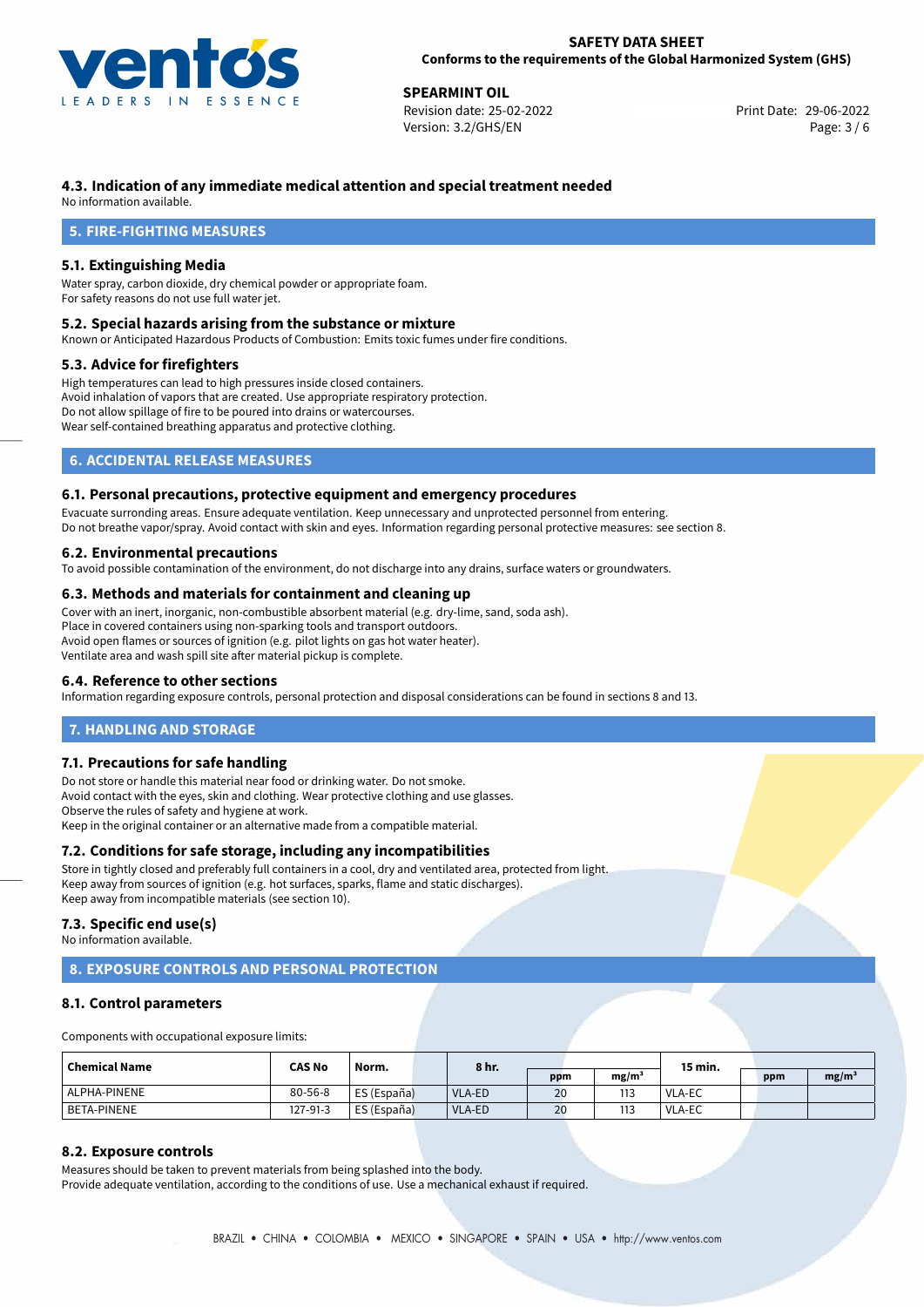

**29-06-2022**<br> **29-06-2022 SPEARING SEARCH SPEARING SEARCH SPEARING SEARCH SPEARING SPEARING SPEARING SPEARING SPEARING SPEARING SPEARING SPEARING SPEARING SPEARING SPEARING SPEARING SPEARING SPEARING SPEARING SPEARING SP** Revision date: 25-02-2022 Version: 3.2/GHS/EN Page: 4 / 6

## **8.3. Individual protection measures, such as personal protective equipment**

Eye/Face protection: Chemical safety goggles are recommended. Wash contaminated goggles before reuse. Chemical-resistant gloves are recommended. Wash contaminated gloves before reuse. Body protection: Personal protective equipment for the body should be selected based on the task being performed and the risks involved. Respiratory Protection: In case of insufficient ventilation, use suitable respiratory equipment. Environmental exposure controls: Emissions from ventilation or process equipment should be checked to ensure they comply with environmental protection legislation. In some cases, filters or engineering modifications to the process equipment will be necessary to reduce emissions to acceptable levels.

# **9. PHYSICAL AND CHEMICAL PROPERTIES**

### **9.1. Information on basic physical and chemical properties**

| Appearance:                            | Liguid                     |
|----------------------------------------|----------------------------|
| Colour:                                | Conforms to standard       |
| Odour:                                 | Conforms to standard       |
| Odour theshold:                        | Not determined             |
| pH:                                    | Not determined             |
| Melting point/freezing point:          | Not determined             |
| Boling point/boiling range (°C):       | Not determined             |
| Flash point:                           | $65^{\circ}$ C             |
| Evaporation rate:                      | Not determined             |
| Flammability:                          | Not determined             |
| Lower flammability/Explosive limit:    | Not determined             |
| Upper flammability/Explosive limit:    | Not determined             |
| Vapour pressure:                       | Not determined             |
| Vapour Density:                        | Not determined             |
| Density:                               | $0,92-0,94$ g/mL (20°C)    |
| Relative density:                      | $0,92 - 0,94(20^{\circ}C)$ |
| Water solubility:                      | <b>INSOLUBLE IN WATER</b>  |
| Solubility in other solvents:          | SOLUBLE IN ETHANOL         |
| Partition coefficient n-octanol/water: | Not determined             |
| Auto-ignition temperature:             | Not determined             |
| Decomposition temperature:             | Not determined             |
| Viscosity, dynamic:                    | Not determined             |
| Viscosity, kinematic:                  | Not determined             |
| Explosive properties:                  | Not determined             |
| Oxidising properties:                  | <b>NONE EXPECTED</b>       |
|                                        |                            |

## **10. STABILITY AND REACTIVITY**

#### **10.1. Reactivity**

No hazardous reactions if stored and handled as prescribed/indicated.

## **10.2. Chemical stability**

The product is stable if stored and handled as prescribed/indicated.

### **10.3. Possibility of hazardous reactions**

No hazardous reactions if stored and handled as prescribed/indicated.

#### **10.4. Conditions to Avoid**

Conditions to Avoid: Excessive heat, flame or other ignition sources.

#### **10.5. Incompatible materials**

Avoid contact with strong acids and bases and oxidizing agents.

#### **10.6. Hazardous decomposition products**

During combustion may form carbon monoxide and unidentified organic compounds.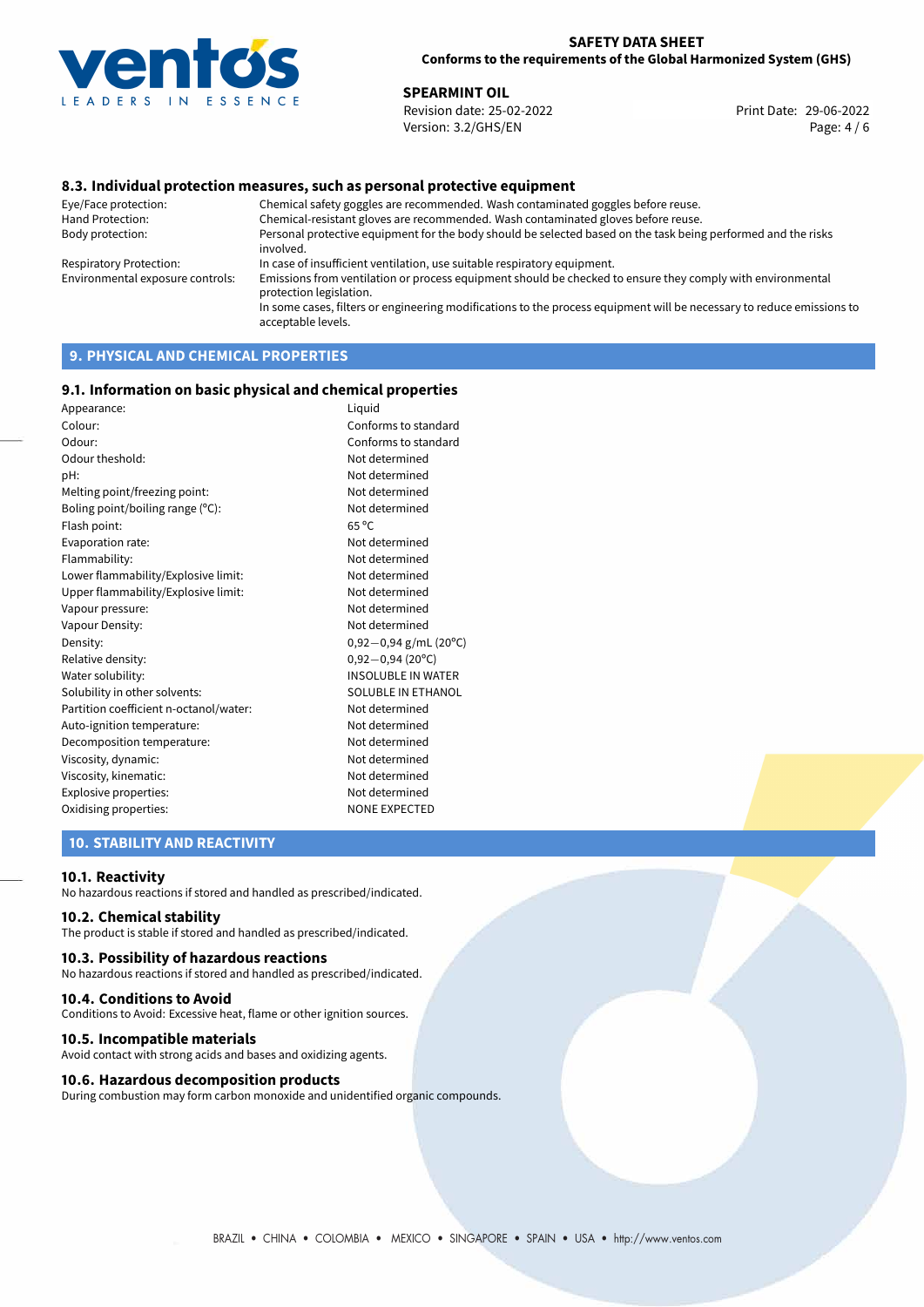

**29-06-2022 120-06-2022 12:33 Print Date: 29-06-2022**<br> **Revision date: 25-02-2022** 20:33 Print Date: 29-06-2022 Version: 3.2/GHS/EN Page: 5 / 6

# **11. TOXICOLOGICAL INFORMATION**

| Acute toxicity                    | Based on the data available, the criteria for classification are not met. |
|-----------------------------------|---------------------------------------------------------------------------|
| Skin corrosion/irritation         | Causes skin irritation.                                                   |
| Serious eye damage/irritation     | Based on the data available, the criteria for classification are not met. |
| Respiratory or skin sensitisation | May cause an allergic skin reaction.                                      |
| Germ cell mutagenicity            | Based on the data available, the criteria for classification are not met. |
| <b>Carcinogenicity</b>            | Based on the data available, the criteria for classification are not met. |
| Reproductive toxicity             | Based on the data available, the criteria for classification are not met. |
| STOT-single exposure              | Based on the data available, the criteria for classification are not met. |
| <b>STOT-repeated exposure</b>     | Based on the data available, the criteria for classification are not met. |
| <b>Aspiration hazard</b>          | May be fatal if swallowed and enters airways.                             |

# **12. ECOLOGICAL INFORMATION**

### **12.1. Toxicity**

**Assessment:**

Toxic to aquatic life. Harmful to aquatic life with long lasting effects. **Experimental/calculated data:** No information available.

# **12.2. Degradability**

No information available.

#### **12.3. Bioaccumulative potential**

No information available.

#### **12.4. Soil mobility**

No information available.

# **12.5. Other adverse effects**

See also sections 6, 7, 13 and 15 Do not allow to get into waste water or waterways.

#### **13. DISPOSAL CONSIDERATIONS**

### **13.1. Waste treatment methods**

Dispose of in accordance with national and local environmental regulations.

## **14. TRANSPORT INFORMATION**

|                                  | <b>ADR/RID/ADN</b>                | <b>IMDG</b>                       | <b>IATA-ICAO</b>                  |
|----------------------------------|-----------------------------------|-----------------------------------|-----------------------------------|
| 14.1. UN Number                  | Not classified as hazardous goods | Not classified as hazardous goods | Not classified as hazardous goods |
| 14.2. UN Proper Shipping Name    | Not applicable                    | Not applicable                    | Not applicable                    |
| 14.3. Transport Hazard Class(es) | Not applicable                    | Not applicable                    | Not applicable                    |
| 14.4. Packing Group              | Not applicable                    | Not applicable                    | Not applicable                    |
| 14.5. Environmental hazards      | No                                | <b>No</b>                         | <b>No</b>                         |
| <b>Additional information</b>    |                                   |                                   |                                   |

## **14.6 Special precautions for user**

None known

# **14.7. Transport in bulk according to Annex II of MARPOL 73/78 and the IBC Code**

No information available

### **15. REGULATORY INFORMATION**

#### **15.1. Safety, health and environmental regulations/legislation specific for the substance or mixture** No information available

# <span id="page-4-0"></span>**16. OTHER INFORMATION**

**Full text of the R-phrases, hazard statements and precautionary statements mentioned in section 3:**

H226 – Flammable liquid and vapour.